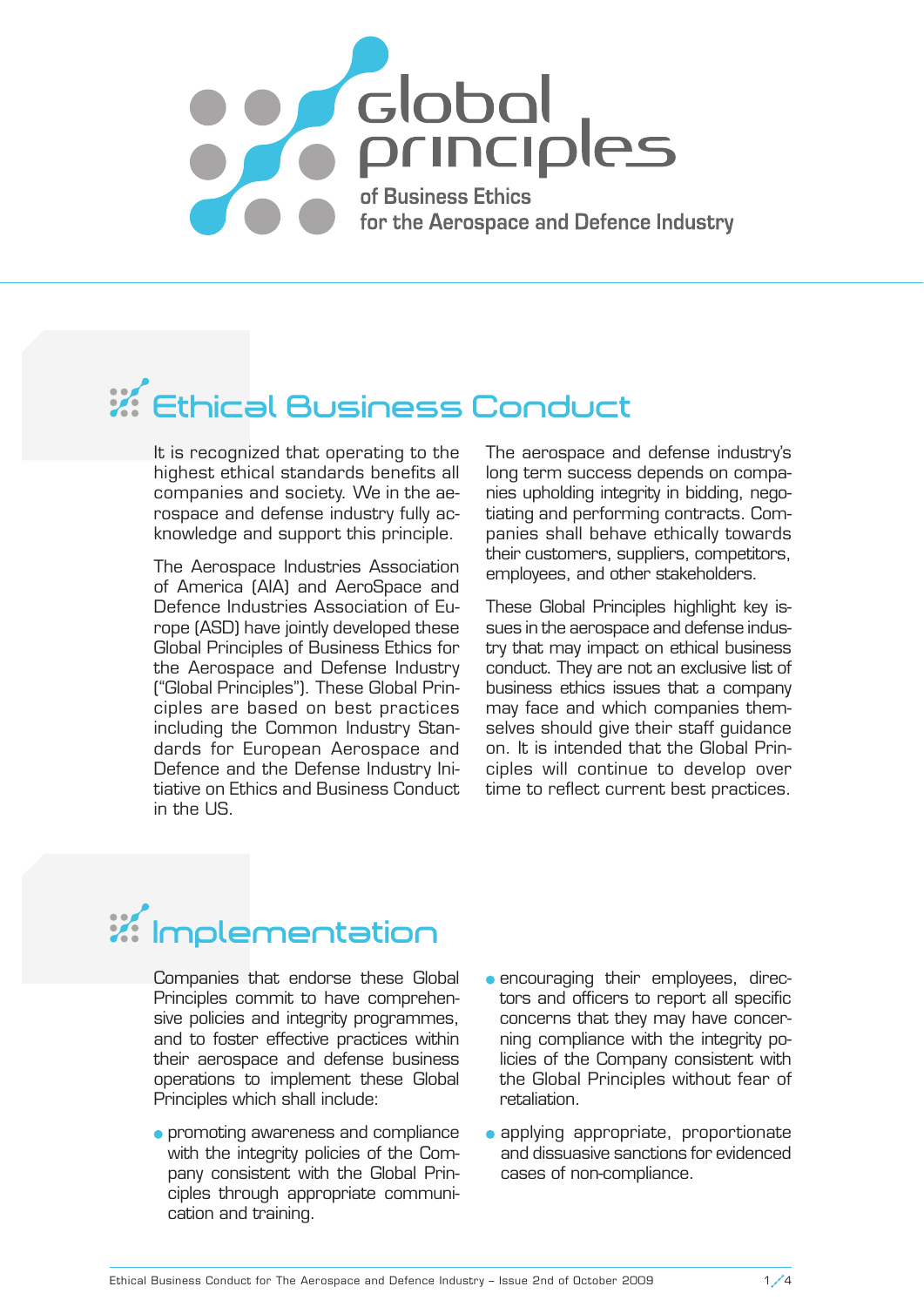# **Zero Tolerance to Corruption**

- Companies will comply fully with all antibribery laws applicable to the conduct of their business, such as the U.S. Foreign Corrupt Practices Act ("FCPA") and those laws enacted pursuant to International Conventions (including, but not limited to, the 1997 OECD Convention and the 2003 United Nations Convention Against Corruption ("UNCAC")).
- Companies will not offer, promise, or provide any undue pecuniary or other advantage (e.g. payments, gifts, hospitality, as well as political contributions or charitable donations), to public officials, political parties or political candidates, or to any private party, in order to obtain or retain business or gain any other improper advantage in the conduct of their business (hereafter «Improper Advantage»). Companies shall duly account for payments, gifts, hospitality, political contributions or charitable donations in their books and records in compliance with applicable regulations and in a manner which permits reasonable traceability.
- Companies will establish and enforce policies and internal control procedures that prohibit the company and their employees, directors and officers from offering, promising or providing – directly or indirectly – any Improper Advantage, and will conduct training on such policies and procedures.
- **Companies will make their business** partners, which term is defined to mean Advisors, majority-owned joint venture entities, subcontractors and suppliers, aware of the integrity policies of the company, and require them to refrain from offering, promising or providing (directly or indirectly) any Improper Advantage.
- Many countries and companies prohibit facilitation payments. In recognition that such payments undermine the integrity of industry, even where such payments are not prohibited by law, companies will seek to eliminate facilitation payments.

# **Use of Advisors**

- Advisors include agents, consultants, or intermediaries engaged to assist in developing, expanding or maintaining a Company's business (e.g. sales, marketing, offsets).
- Companies will have written policies governing the appointment, management and payment of Advisors.
- Companies will use capable personnel trained in anti-corruption and compliance issues for the vetting of Advisors.
- Companies will perform appropriate due diligence using mechanisms which may include independent supplemental investigation/ third party due diligence. Such assessments shall be periodically reviewed.
- **Companies will pay an appropriate** remuneration to their Advisors. Remuneration shall reflect legitimate services effectively rendered and shall be based on the most objective elements possible. No payments shall be made in cash. Payments shall only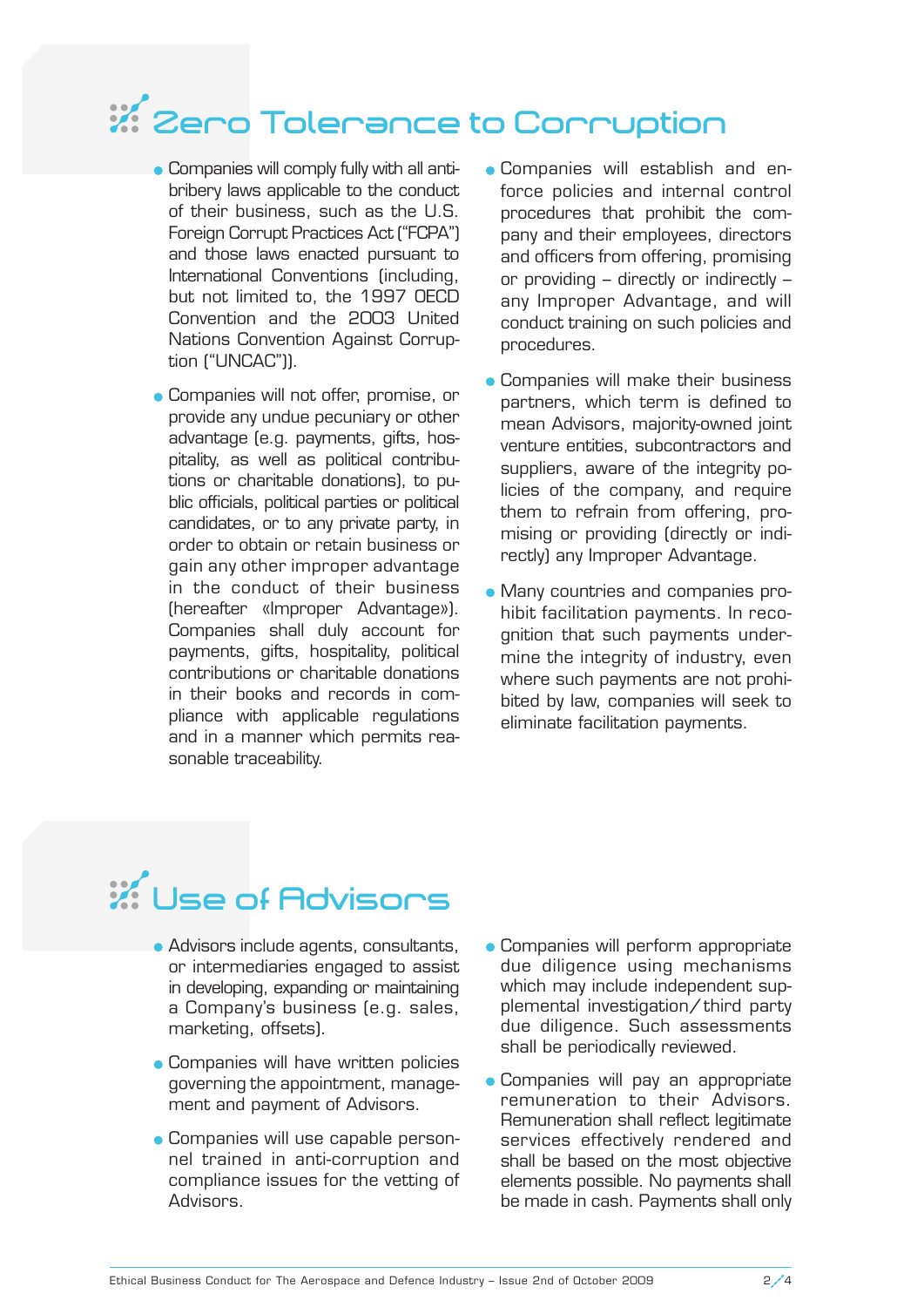be made, save in exceptional circum stances, in the country where the Advisor is active or registered. These payments shall be properly recorded in the Company's books and records.

- **Companies shall make Advisors aware** of (i) the integrity policies of the Company which shall be consistent with the Global Principles, and (ii) the legal provisions containing the incrimination of bribery of foreign public officials pursuant to the U.S. FCPA, the 1997 OECD Convention, and the UNCAC, as each applies.
- Companies shall have an agreement concluded in a written form between the Company and all of its Advisors, which shall contain a provision whereby the latter commits to comply at all times with the provisions mentioned above and more specifically that no part of any payment originating from the Company will be passed on as a bribe.
- Companies should require that Advisors will inform the Company regularly and on an ongoing basis on the accomplishment of his, her, or its tasks and duties.

# **Managing Conflicts of Interest**

- **Companies shall follow all applicable** laws, regulations and directives concerning the employment or engagement of public officials including those dealing with conflicts of interest.
- Companies will maintain policies to address or mitigate the risk of undue or improper conflicts of interest.

### **Respect for Proprietary Information**

- Companies shall keep proprietary information of third parties to which they have gained access in accordance with the terms of its disclosure and in strict compliance with all applicable laws and regulations.
- Companies will not solicit or accept a third party's proprietary information (whether provided by a customer or otherwise), such as bid and proposal information, or technical or price data, unless the owner of the data has agreed to its release.
- Companies who receive a third party's proprietary information without authorization:
	- 1) shall promptly cease dissemination and review of such information;
	- 2) shall promptly destroy or return such information; and
	- 3) should inform the third party of the incident and their response.